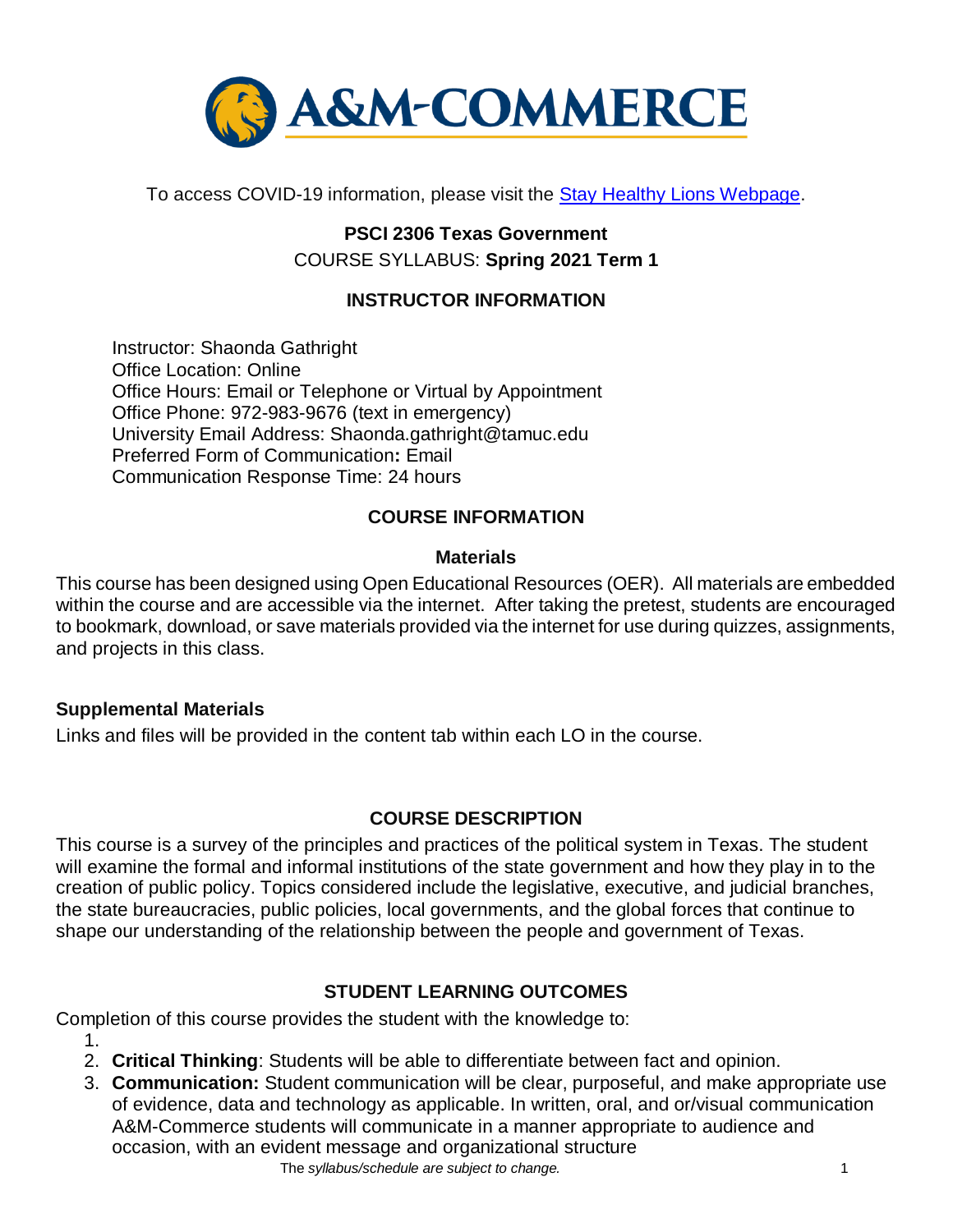- 4. **Personal Responsibility**: Students will understand and practice academic honesty.
- 5. **Social Responsibility**: Students will demonstrate an understanding of societal and/or civic issues.

## **REGULAR AND SUBSTANTIVE COURSE INTERACTION**

As a general guide, students enrolled in a three semester hour course should spend one hour engaged in instructional activities and two to three hours on out-of-class work per week in a traditional semester. Students are expected to double this effort of engagement given that this course is being delivered in a seven-week term. Educational activities in this course are designed to ensure regular and substantive interaction between students and faculty to ensure that students are able to demonstrate competency.

### **COURSE REQUIREMENTS**

**Minimal Technical Skills Needed:** Students will need reliable computer and internet access for this course. Students must be able to effectively use myLeo email, myLeo Online D2L, and Microsoft Office.

**Instructional Methods:** This course is an online course. To be successful in this course, all content and course modules should be read and reviewed. All assignments and quizzes (both graded and not graded) must be completed. Please contact the instructor by email for any assistance.

**Student Responsibilities or Tips for Success in the Course:** To be successful in this course, all content and course modules should be read and reviewed. Please review the course welcome document for more detailed study tips and course assistance.

### **ASSESSMENT**

**Pretest(s) 3**

**Project(s) 1 Course Project Analysis**

**Posttests(s) 3** 

### **GRADING**

A score of 80% or higher on both the Culminating Project and Posttest is required to demonstrate competency and receive credit for the course. The following items will be used to calculate the final grade in the course.

| <b>Item</b>                   | Worth      |
|-------------------------------|------------|
| Posttests (3 each 100 points) | 300 points |
| <b>Culminating Project</b>    | 100 points |
| Total                         | 400        |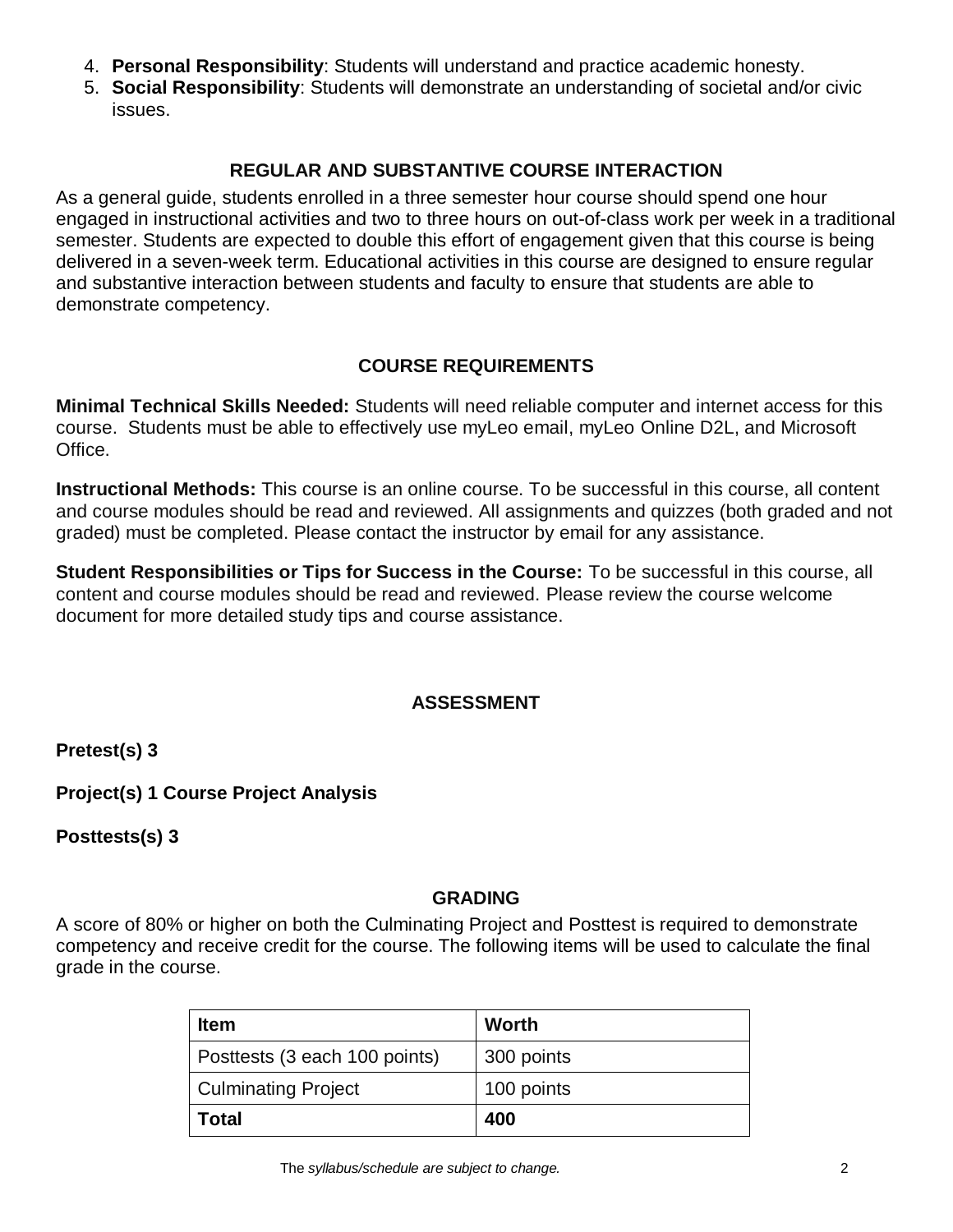### **Grading Scale**

 $A = 90\% - 100\%$  $B = 80\% - 89\%$  $F = 79%$  or Below

#### **TECHNOLOGY REQUIREMENTS**

#### **LMS**

All course sections offered by Texas A&M University-Commerce have a corresponding course shell in the myLeo Online Learning Management System (LMS). Below are the technical requirements

Learning Management System (LMS) Requirements: View the [Learning Management System Requirements Webpage.](https://community.brightspace.com/s/article/Brightspace-Platform-Requirements)

LMS Browser Support: Learn more on the [LMS Browser Support Webpage.](https://documentation.brightspace.com/EN/brightspace/requirements/all/browser_support.htm)

YouSeeU Virtual Classroom Requirements: Visit the [Virtual Classroom Requirements Webpage.](https://support.youseeu.com/hc/en-us/articles/115007031107-Basic-System-Requirements)

### **ACCESS AND NAVIGATION**

You will need your campus-wide ID (CWID) and password to log into the course. If you do not know your CWID or have forgotten your password, contact the Center for IT Excellence (CITE) at 903.468.6000 or [helpdesk@tamuc.edu](mailto:helpdesk@tamuc.edu)**.**

**Note:** Personal computer and internet connection problems do not excuse the requirement to complete all course work in a timely and satisfactory manner. Each student needs to have a backup method to deal with these inevitable problems. These methods might include the availability of a backup PC at home or work, the temporary use of a computer at a friend's home, the local library, office service companies, Starbucks, a TAMUC campus open computer lab, etc.

#### **COMMUNICATION AND SUPPORT**

If you have any questions or are having difficulties with the course material, please contact your Instructor.

#### **Technical Support**

If you are having technical difficulty with any part of Brightspace, please contact Brightspace Technical Support at 1-877-325-7778. Other support options can be found on the [Brightspace Support Webpage.](https://community.brightspace.com/support/s/contactsupport)

#### **Interaction with Instructor Statement**

This is an online course; therefore, expect most communication to be online as well. Correspondence will always be through university email (your "myLeo" mail) and announcements in myLeo online (D2L). The instructor will make every effort to respond to emails within 24 provided the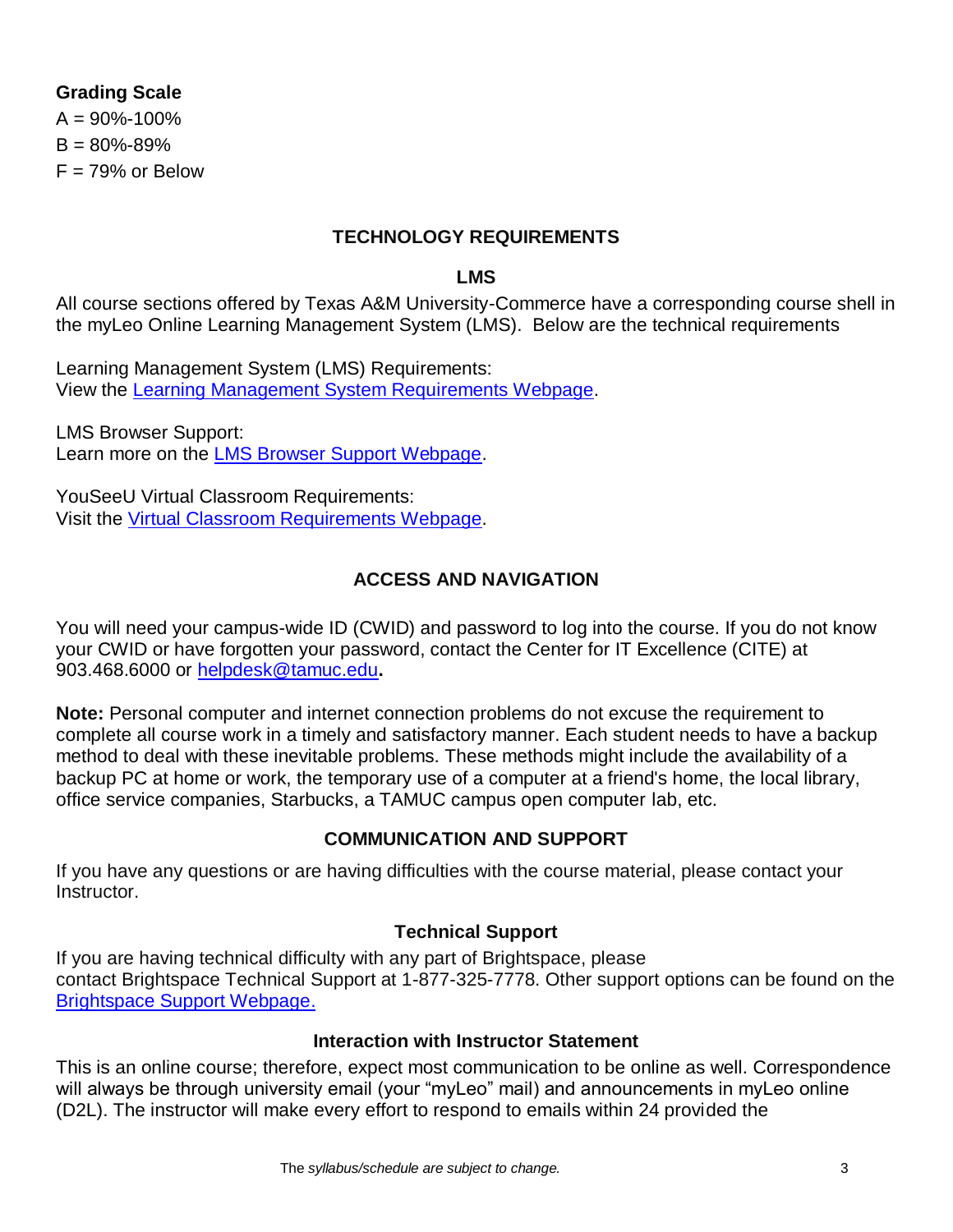correspondence follows the requirements listed below. Students are encouraged to check university email daily.

**All emails from students should include:**

- **Course name and subject in the subject line (ex. ORGL 3322 – Posttest)**
- **Salutation**
- **Proper email etiquette (no "text" emails – use proper grammar and punctuation)**
- **Student name and CWID after the body of the email**

### **COURSE AND UNIVERSITY PROCEDURES/POLICIES**

#### **Syllabus Change Policy**

The syllabus is a guide. Circumstances and events, such as student progress, may make it necessary for the instructor to modify the syllabus during the semester. Any changes made to the syllabus will be announced in advance.

#### **Student Conduct**

All students enrolled at the University shall follow the tenets of common decency and acceptable behavior conducive to a positive learning environment. The Code of Student Conduct is described in detail online in the **Student Guidebook**.

Students should also consult the [Rules of Netiquette Webpage](https://www.britannica.com/topic/netiquette) for more information regarding how to interact with students in an online forum.

### **TAMUC Attendance**

For more information about the attendance policy, please view the [Attendance Webpage](http://www.tamuc.edu/admissions/registrar/generalInformation/attendance.aspx) and the [Class Attendance Policy](http://www.tamuc.edu/aboutUs/policiesProceduresStandardsStatements/rulesProcedures/13students/academic/13.99.99.R0.01.pdf)

#### **Academic Integrity**

Students at Texas A&M University-Commerce are expected to maintain high standards of integrity and honesty in all of their scholastic work. For more details and the definition of academic dishonesty see the following procedures:

[Undergraduate Academic Dishonesty P](http://www.tamuc.edu/aboutUs/policiesProceduresStandardsStatements/rulesProcedures/13students/undergraduates/13.99.99.R0.03UndergraduateAcademicDishonesty.pdf)olicy [Undergraduate Student Academic Dishonesty Form](http://www.tamuc.edu/aboutUs/policiesProceduresStandardsStatements/rulesProcedures/documents/13.99.99.R0.03UndergraduateStudentAcademicDishonestyForm.pdf)

#### **Students with Disabilities-- ADA Statement**

The Americans with Disabilities Act (ADA) is a federal anti-discrimination statute that provides comprehensive civil rights protection for persons with disabilities. Among other things, this legislation requires that all students with disabilities be guaranteed a learning environment that provides for reasonable accommodation of their disabilities. If you have a disability requiring an accommodation, please contact:

#### **Office of Student Disability Resources and Services**

Texas A&M University-Commerce Velma K. Waters Library Rm 162 Phone (903) 886-5150 or (903) 886-5835 Fax (903) 468-8148 Email: [studentdisabilityservices@tamuc.edu](mailto:studentdisabilityservices@tamuc.edu) Website: [Office of Student Disability Resources and Services](http://www.tamuc.edu/campusLife/campusServices/studentDisabilityResourcesAndServices/)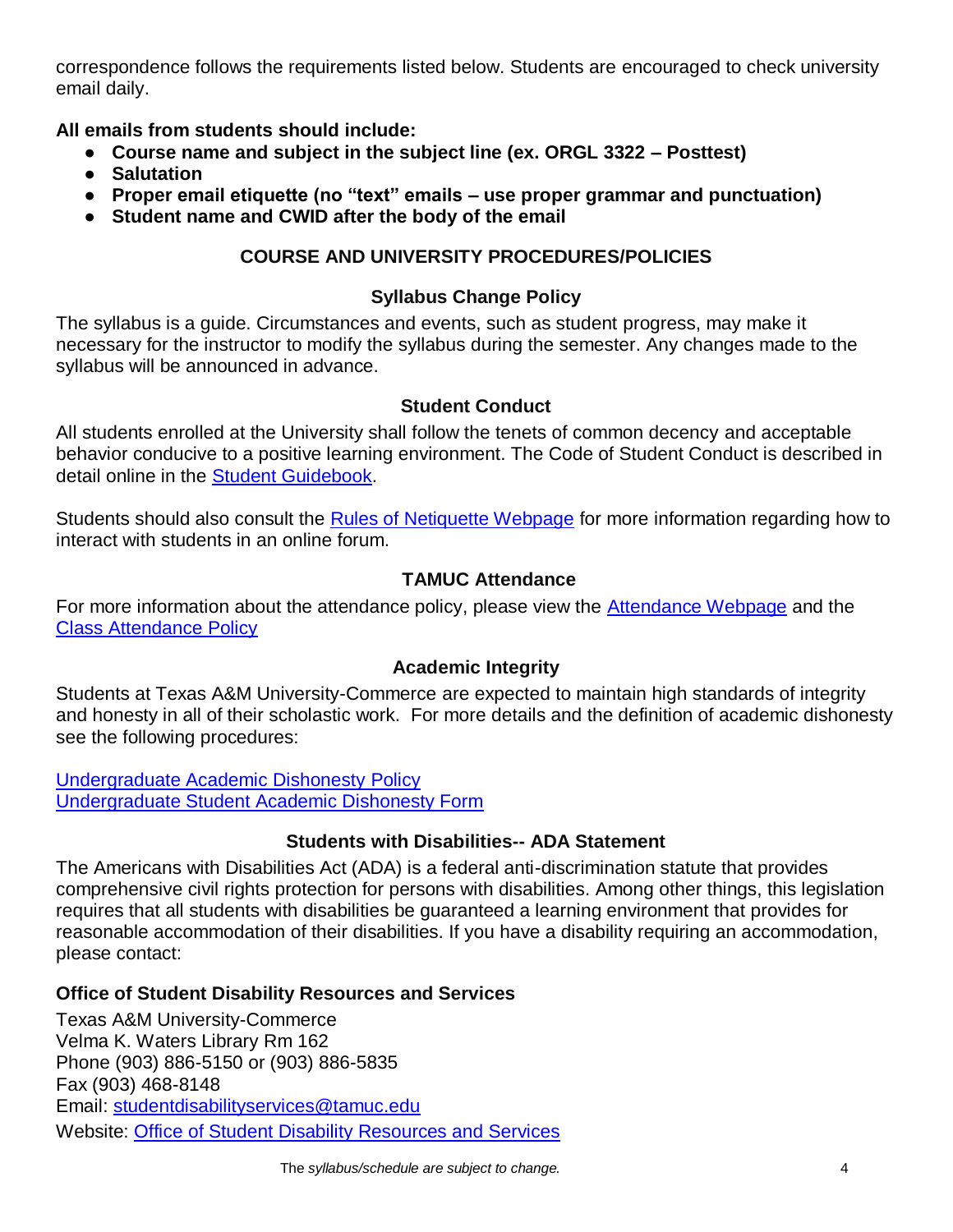### **Nondiscrimination Notice**

Texas A&M University-Commerce will comply in the classroom, and in online courses, with all federal and state laws prohibiting discrimination and related retaliation on the basis of race, color, religion, sex, national origin, disability, age, genetic information, or veteran status. Further, an environment free from discrimination on the basis of sexual orientation, gender identity, or gender expression will be maintained.

# **Campus Concealed Carry Statement**

Texas Senate Bill - 11 (Government Code 411.2031, et al.) authorizes the carrying of a concealed handgun in Texas A&M University-Commerce buildings only by persons who have been issued and are in possession of a Texas License to Carry a Handgun. Qualified law enforcement officers or those who are otherwise authorized to carry a concealed handgun in the State of Texas are also permitted to do so. Pursuant to Penal Code (PC) 46.035 and A&M-Commerce Rule 34.06.02.R1, license holders may not carry a concealed handgun in restricted locations.

For a list of locations, please refer to the [Carrying Concealed Handguns On Campus](http://www.tamuc.edu/aboutUs/policiesProceduresStandardsStatements/rulesProcedures/34SafetyOfEmployeesAndStudents/34.06.02.R1.pdf) document and/or consult your event organizer.

Pursuant to PC 46.035, the open carrying of handguns is prohibited on all A&M-Commerce campuses. Report violations to the University Police Department at 903-886-5868 or 9-1-1.

| <b>Learning Objectives and</b><br><b>Competencies</b>                                                                                                                                                        | <b>Materials to Read or Review</b> | <b>Assignments</b>                                                                                                                                 |
|--------------------------------------------------------------------------------------------------------------------------------------------------------------------------------------------------------------|------------------------------------|----------------------------------------------------------------------------------------------------------------------------------------------------|
| <b>Competency One</b><br>• LO 1: Texas Political<br>Culture<br>LO 2: The Texas<br>Constitution<br>LO 3: Texas Political<br>Parties/Elections and<br>Campaigns<br>LO 4: Texas Interest<br>$\bullet$<br>Groups | Review materials in each LO        | <b>Complete Pretest</b><br>Complete Post test after your<br>pretest has been graded. You<br>will receive your password in<br>the pretest comments. |
| <b>Competency Two</b><br>LO 1: The Texas<br>Legislative branch<br>LO 2: The Texas Plural<br>Executive and<br><b>Bureaucracy</b><br>LO 3: The Texas<br>$\bullet$<br><b>Judicial Branch</b>                    | Review materials in each LO        | <b>Complete Pretest</b><br>Complete Post test after your<br>pretest has been graded. You<br>will receive your password in<br>the pretest comments. |

# **COURSE OUTLINE / CALENDAR**